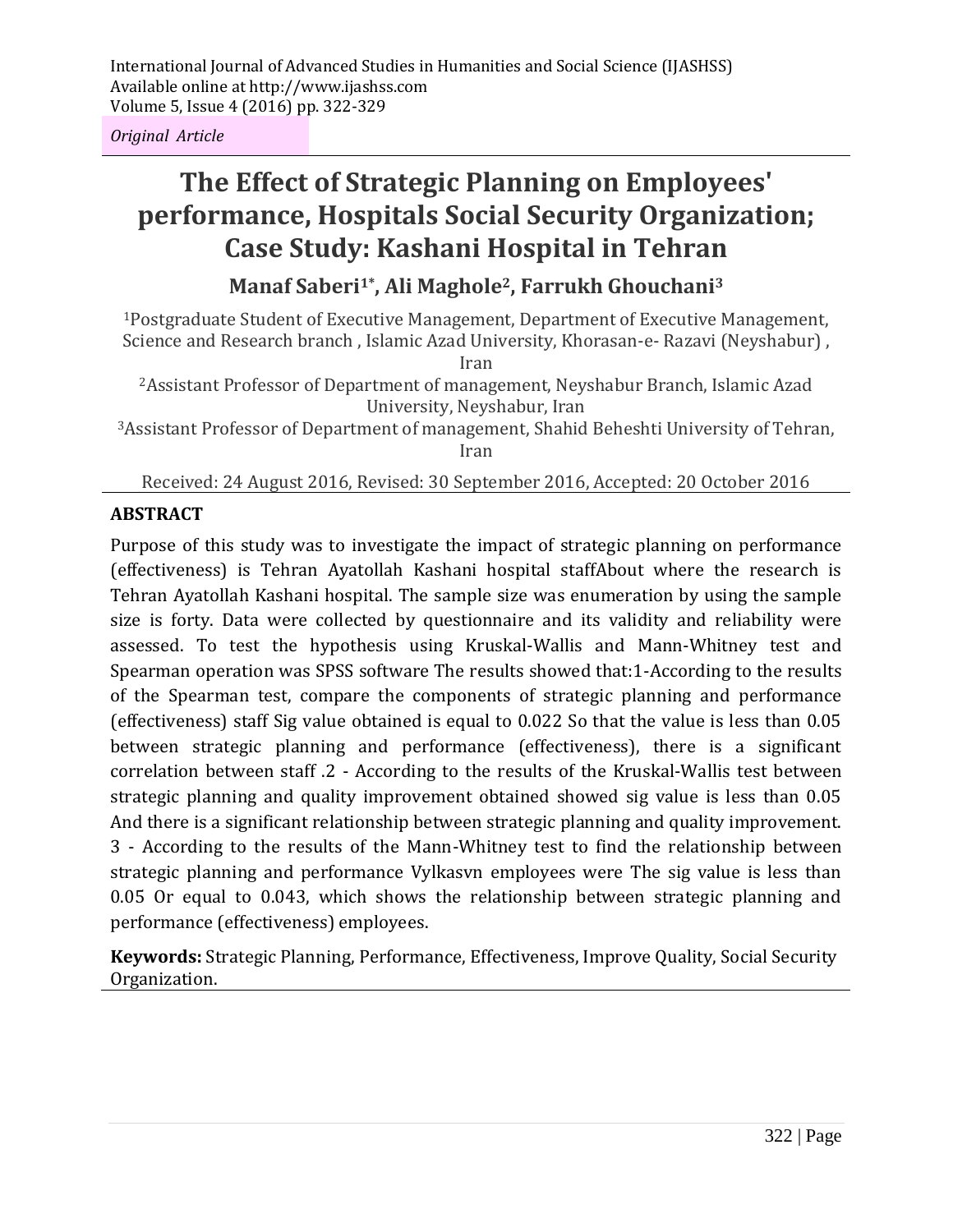Today, most organizations to enhance capabilities, growth and long-term survival and reduce your operational risk requires strategic plans are. This program is directly related to the policies, goals and mission, size, mobility, degree of complexity and structure of the organization, strategic planning should be determined by looking at those factors. The complex situation facing managers and planners will inevitably organization of thought and systematic approach to identifying, analyzing opportunities, threats and constraints of the external environment and the positive and negative aspects (strengths and weaknesses) organization's internal use, The ability and capacity of the organization with the information obtained from the analysis and to strengthen the conditions for the implementation of programs within the organization arise. Organizations should recognize the concepts Context, strategy, and how the strategic planning process to chart its future prospects in order to adapt to future requirements and be ahead of its operations and its continued survival. (Meshki **&** kord Nayyin, 2002) The rapid development of today's fast-changing environment, knowledge is made necessary changes. The need for planning is no secret. Due to environmental changes and gain greater confidence in planning has become undeniable necessity. The basic elements of environmental risk analysis and strategic planning to achieve the shortest possible way, good alternatives are offered. In other words, the strategic planning process to set goals and make decisions about comprehensive plans and implementing actions to achieve those goals. Despite the importance of strategic planning in many organizations is a critical impact on achieving organizational goals is not well understood. In some cases, administrators consider it a matter of Strategic planning Quality Improvement and expensive. According to some scholars suggest strategic planning and future management of the imagination. In other words, managers are building the future through strategic planning (Saebi 1997).

#### **Problem Statement**

Strategic factor in organizational effectiveness, economic development, human resource. Choice of words commonly used instead of the older term human resources such as, the emphasis on this issue is that the man is not a force or a working tool, it is an infinity of sources and soul of the formation of offers. (Ghasemi, 2003). However, as a strategy for increasing the effectiveness of the organization's survival and is considered an important success factor. In fact, any kind of activity cannot be considered as outlined in the discussion of the dynamics and effectiveness. The present era is the era of dynamism degree of effectiveness of an organization to achieve its goals, the second is the organization regardless of their effectiveness cannot be claimed that the organization has. (Taghavi, ZARGAR 2012)In the healthcare sector, as well as the importance of services and the handling of human health, and quality assurance for improvement of health care systems and people, and persistent attention is increasingly. On the other hand, people pay taxes and bear the high cost of health care, and increase their awareness, increasing expectations that hospitals and other health care providers. The most important goal of Advance Medical Service Quality and concluded that effective action is to be provided with high quality. Due to lack of proper functioning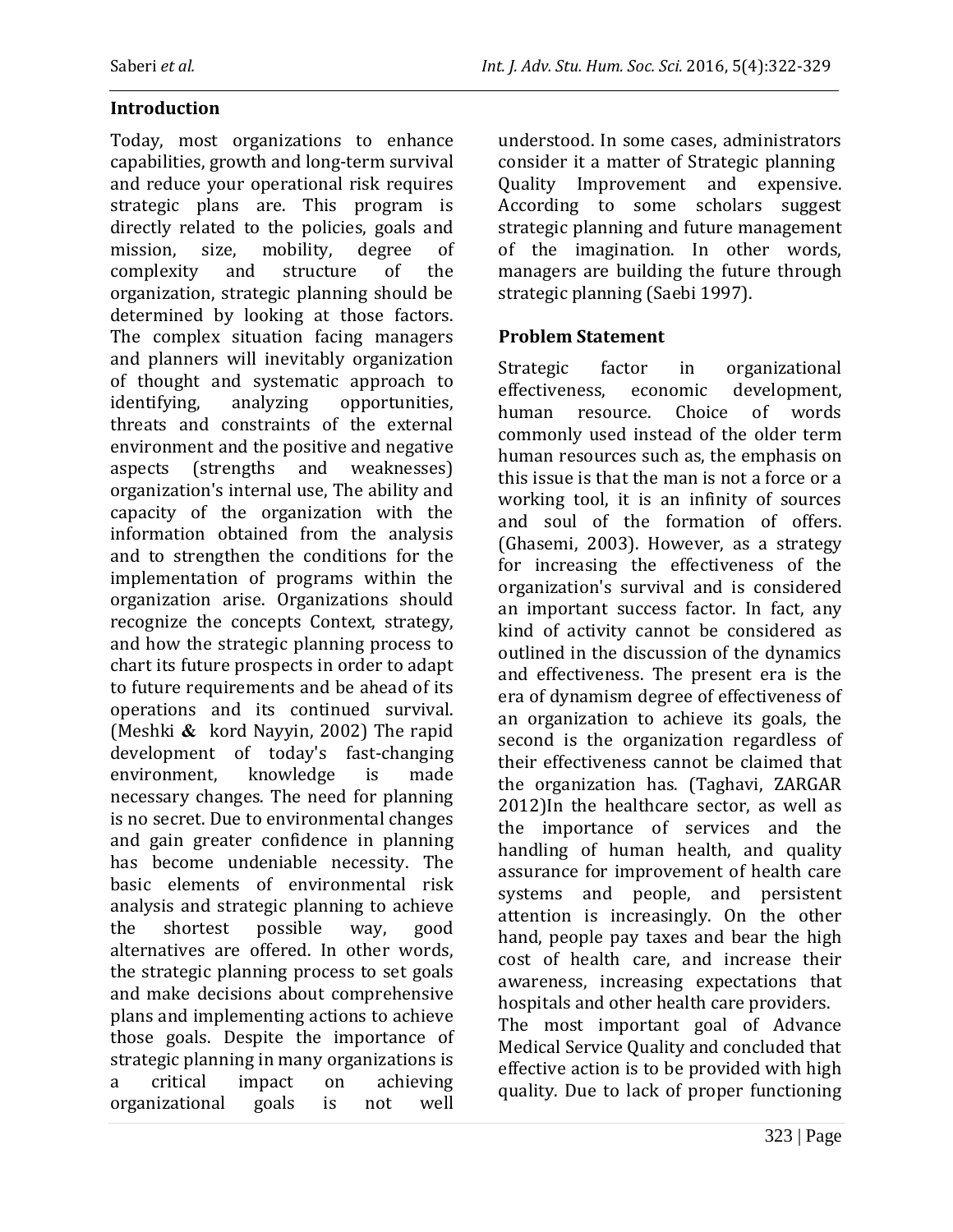of the hospital staff and the lack of strategic planning and human resources as articulated in the organization's strategic resources And also with regard to the changes and transformations, technological, social and economical indoor and external agencies to assess the relevance and effectiveness of strategic planning practice, it seems necessary. (Kashani Hospital Strategic Plan 2012).

## **The Necessity and Importance of the Research**

Organizations to achieve optimal performance and having high efficiency should be one of the major factors is important to note that strategic planning is directly related to the organization of the human spine. With proper planning and choosing and training staff can quickly achieve organizational goals (Ghasemi, 2003). Today, most organizations are trying to use strategic planning and formulate appropriate strategies to map the landscape of the future In order to maintain a competitive advantage and development orientation of the organization towards strategic The pace of change is so great that the short-term operational planning and appropriate response to changes that cannot be selfsufficient skilled human resources as the most important factor in the dynamics of social is (Jalali, 1990) In view of the general situation of hospitals in different aspects (building-facilities, equipment, processes, and general and specialized manpower, etc.) needs to change, restructuring and reorganization is. In order to maintain and enhance the reputation of the hospital and the hospital's mission of excellence using new scientific methods to improve the efficiency and effectiveness of services and staff And customer satisfaction, and determine the direction of the next move

will determine the orientation of the main hospital. In addition to strategic planning is considered a privilege for Hospitals. In sum, the need for all organizations, especially large organizations, to achieve performance improvement depends on the part of the Improve the performance of individual employees is that it includes variables such as motivation, improve product quality, provided improving interorganizational relationships, increased staff commitment and loyalty to the organization and its goals and employee creativity in their work is. Finally, strategic management can improve the performance of their impact on individual employees is effective.

## **Scientific Research Framework**

In this section the conceptual model as the impact of strategic planning on performance (effectiveness) employees are provided is in Figure 1This model represents a conceptual framework that, after consultation with the faculty advisor and guide strategic experts and will identify some of the variables And finally, with the guidance counselor and guide professors and research model was presented Which includes strategic planning as the independent variable ,Performance and quality improvement and effectiveness is the dependent variables.

## **Research Questions**

## **The main question**

The relationship between strategic planning and performance of the employees there?

#### **Sub-questions**

The strategic plan will improve service quality?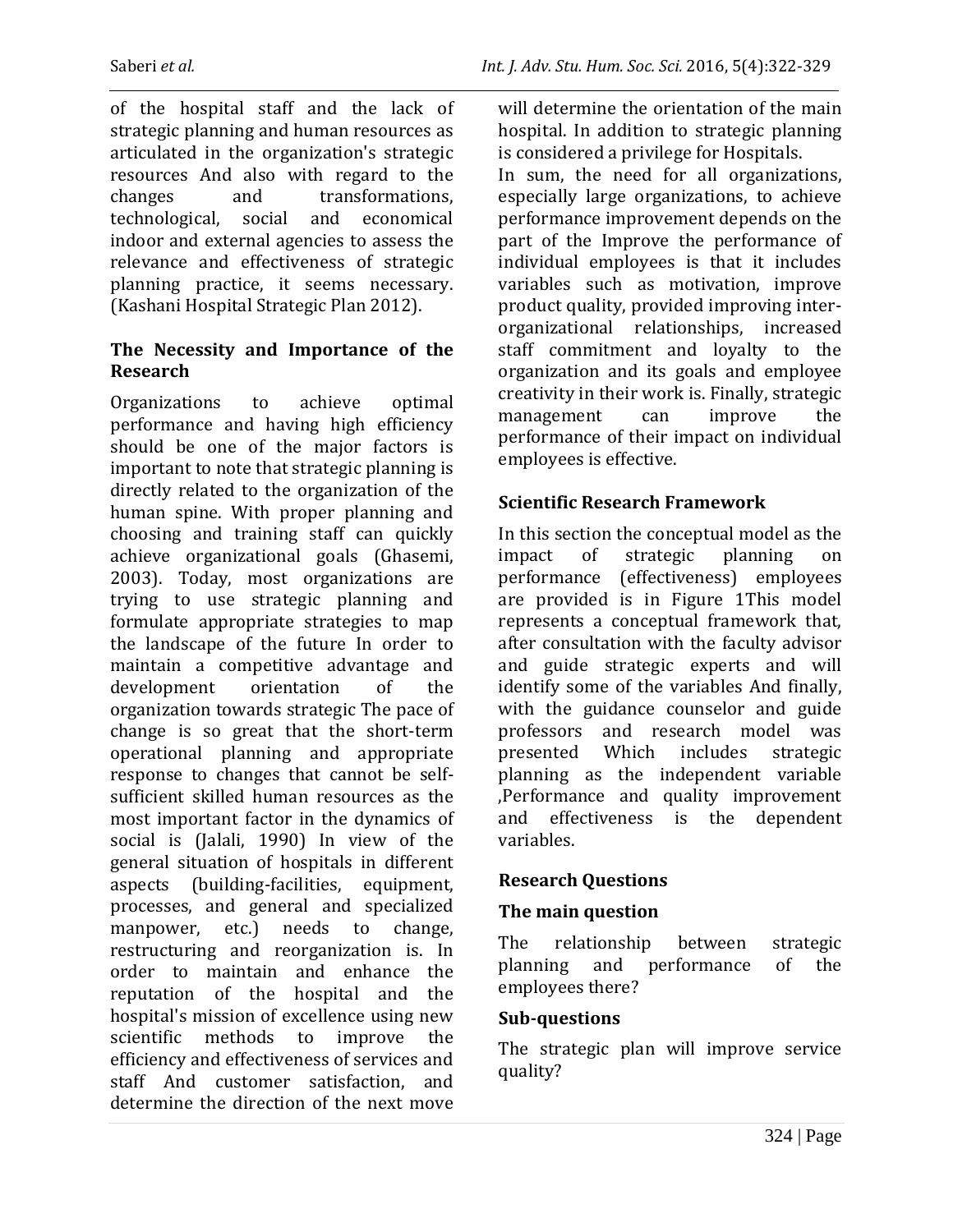Whether there is a significant relationship between strategic planning and effective employee?

#### **Research Hypothesis**

There is a relationship between strategic planning and performance of staff.

There is a significant relationship between strategic planning and quality improvement.

There is a significant relationship between strategic planning and employee effectiveness.



#### **Figure 1.** Conceptual model

#### **Statistical Population and Sample Size**

The study population consists of a collection of individuals or units that have at least one common trait. Usually every study, researchers studied a population that wants to talk about the characteristics (traits) of variable pay of its units. (Sarmad et al, 2011) In the present study, the time and place within the study population, we first determine the exact framework this population consists of all managers, including top, middle and operational (directors and heads of Tehran Ayatollah Kashani hospital units) and because our statistical population census methods used are limited to 40 people and all communities we studied.

## **Research Methodology**

Based on the purpose of the present study, from a standpoint of how data collection of this study is descriptive research Looking for the actual data collection and description of phenomena is desired. This type of research is survey research. The questionnaire method of data collection for this study was conducted. The questionnaire used in this study were developed by the researchers who developed the preliminary investigation by a number of specialists and experts (master pilot) was Changes after consultation with respected teachers in the pilot study were prepared and their views on the questions in order. 40 copies of the questionnaire among staff (Directors and Heads of Unit) Hospital to distribute and collect information, Cronbach's alpha was used to assess reliability, Cronbach's alpha was calculated to be 93%, which indicates good reliability of the questionnaire made by the researcher's questions.

## **Statistical Methods**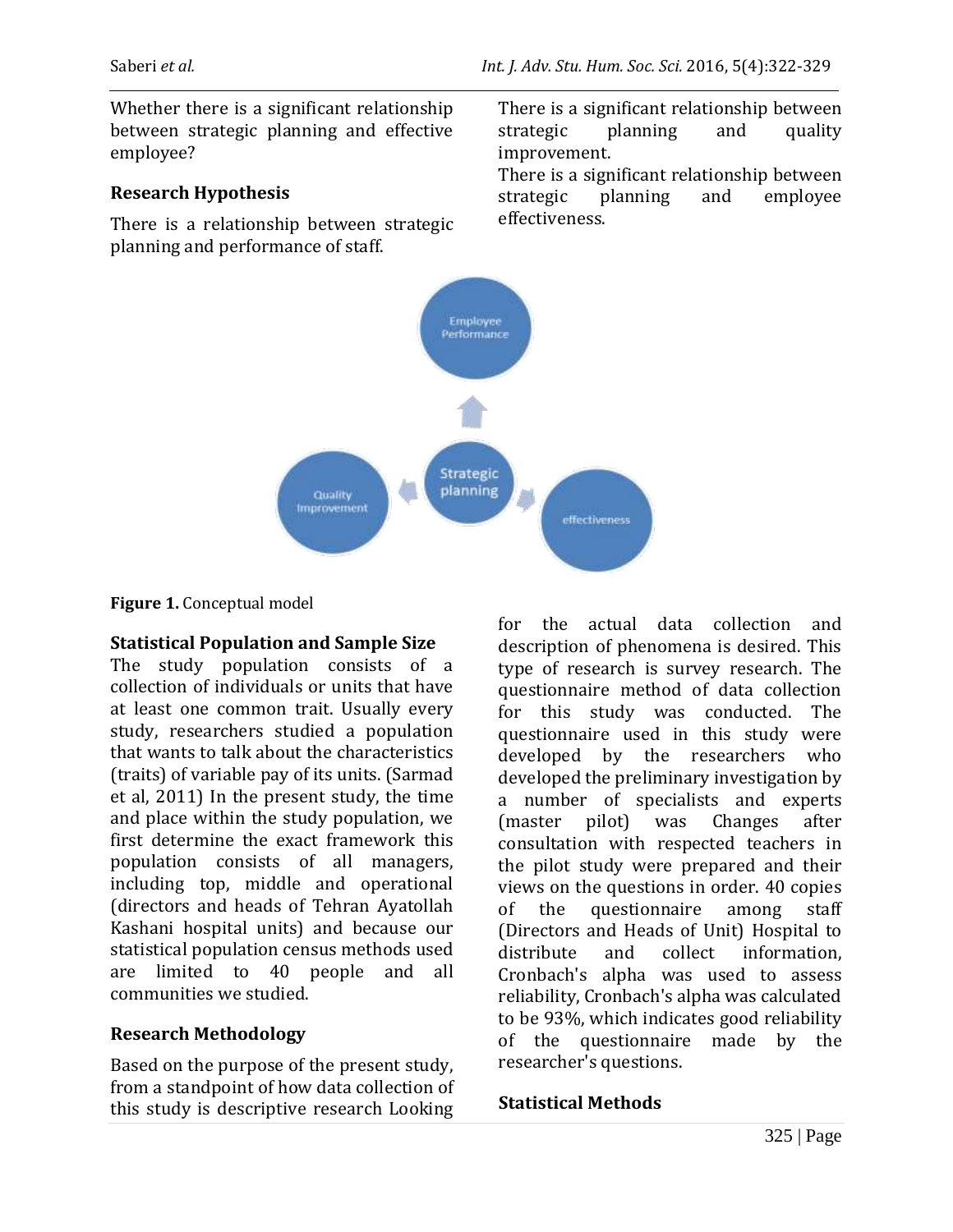To analyze the data in this study, two methods are used descriptive statistics and inferential statistics. Descriptive part of the central frequency tables and indexes (mean) and dispersion (standard deviation) is calculated. The corresponding graphs are also plotted. According to the hypothesis developed in the inferential statistics and the Spearman correlation coefficient test for normality of variables and the Mann-Whitney Vylkasvn and Karvskal Wallis was used to test the

hypothesis. Meanwhile SPSS software is used to analyze the data.

## **Statistical description of variables**

**The main hypothesis**: between strategic planning and performance (effectiveness) employee relationship exists.

H0: between strategic planning and performance (effectiveness) is not related staff.

H1: between strategic planning and performance (effectiveness) employee relationship exists.

|          |                         | Solidarity                     |                       |                         |
|----------|-------------------------|--------------------------------|-----------------------|-------------------------|
|          |                         |                                | Strategic<br>planning | Employee<br>Performance |
| Spearman | Strategic planning      | The correlation<br>coefficient | 1.000                 | .083                    |
|          |                         | Sig. (2-tailed)                | ٠                     | .022                    |
|          |                         | Number                         | 220                   | 220                     |
|          | Employee<br>Performance | The correlation<br>coefficient | .083                  | 1.000                   |
|          |                         | Sig. (2-tailed)                | .022                  | $\blacksquare$          |
|          |                         | Number                         | 220                   | 220                     |

#### **Table 1.** The main hypothesis test

According to the results of the Spearman test for comparing elements of strategic planning and performance (effectiveness) of employees Sig value obtained is equal to 0.022 That amount is less than 0.05, so H0 is rejected and the assumption of strategic planning and performance (effectiveness) staff have a meaningful relationship.

#### **Table 2.** The main hypothesis test

| <b>Mann-Whitney test results</b> |                             |  |
|----------------------------------|-----------------------------|--|
|                                  | Strategic planning          |  |
|                                  | <b>Employee Performance</b> |  |
| Mann-Whitney                     | 53.666                      |  |
| Vylkasvn                         | 99.500                      |  |
| 7.                               | 1.464                       |  |
| Sig. (2-tailed)                  | .043                        |  |

According to the results of the Mann-Whitney test and Vylkasvn to find the

relationship between strategic planning and staff performance was achieved sig value is less than 0.05 Or equal to 0.043, which shows the relationship between strategic planning and performance (effectiveness) employees.

## **Table 3.** The main hypothesis test

| <b>Kruskal-Wallis test results</b> |                                 |  |
|------------------------------------|---------------------------------|--|
|                                    | Strategic planning and practice |  |
| Chi-Square                         | 2.143                           |  |
| df                                 |                                 |  |
| Asymp. Sig.                        | .033                            |  |

According to the results of the Kruskal-Wallis test to examine the relationship between strategic planning and performance (effectiveness) of employees results The resulting sig value was less than 0.05, so there is a significant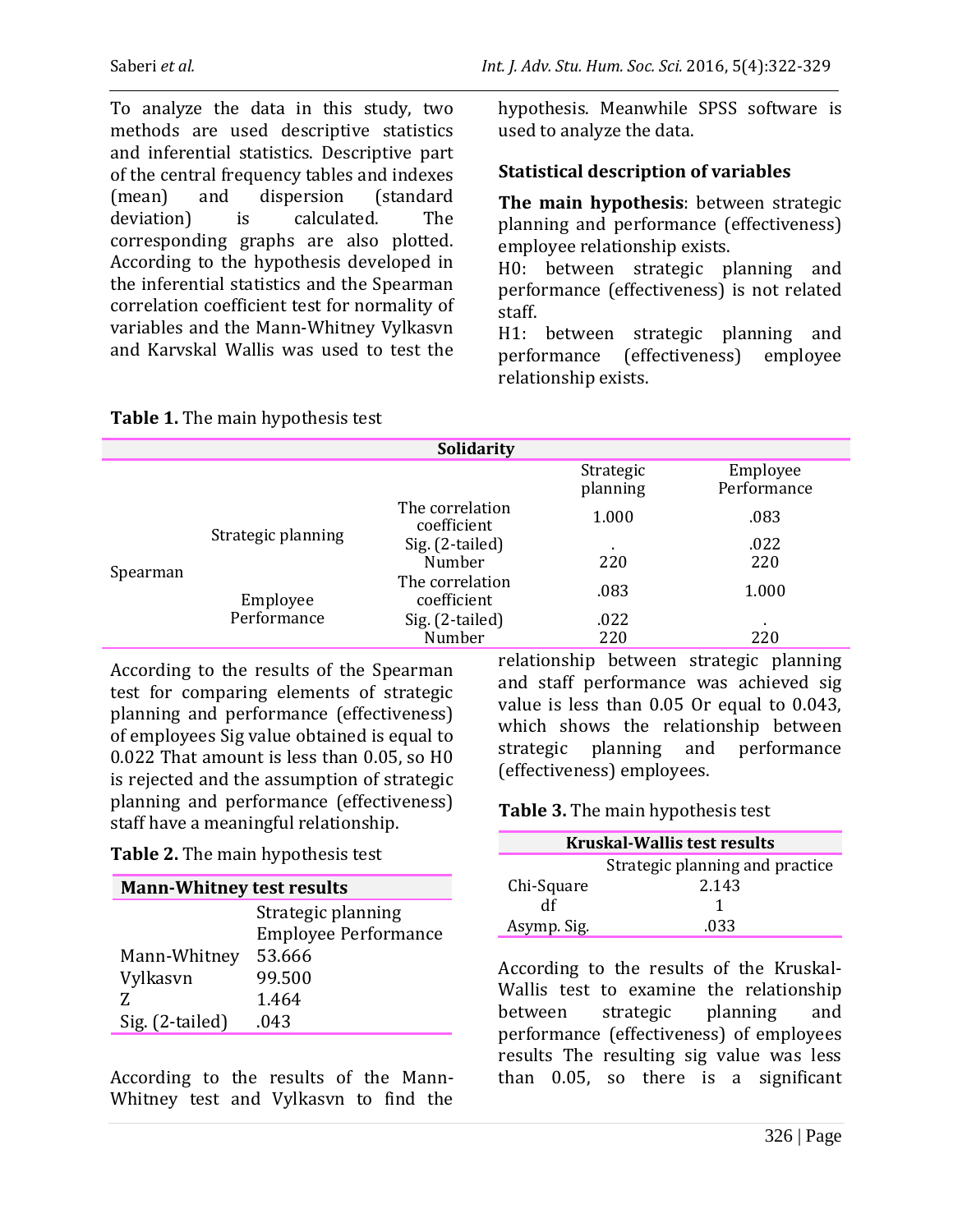relationship between strategic planning and performance of staff. Table 3.

#### **Sub-hypothesis**

There is a significant relationship between strategic planning and quality improvement.

#### **Table 4.** Sub-hypothesis test

H0: There is no significant relationship between strategic planning and quality improvement.

H1: There is a significant relationship between strategic planning and quality improvement.

|          |                    | <b>Solidarity</b>              |                       |                        |
|----------|--------------------|--------------------------------|-----------------------|------------------------|
|          |                    |                                | Strategic<br>planning | Quality<br>Improvement |
| Spearman | Strategic planning | The correlation<br>coefficient | 1.000                 | .070                   |
|          |                    | Sig. (2-tailed)                |                       | .008                   |
|          |                    | Number                         | 220                   | 220                    |
|          | Quality            | The correlation<br>coefficient | .070                  | 1.000                  |
|          | Improvement        | Sig. (2-tailed)                | .008                  | ٠                      |
|          |                    | Number                         | 220                   | 220                    |

According to the results of the Spearman test between the two components, subhypothesis of strategic planning and quality improvement achieved sig value is equal to 0.008 Which is less than the value of 0.05 and a correlation coefficient between the two components is Thus, assuming H0 is rejected and there is a significant relationship between strategic planning and quality improvement.

**Table 5.** Sub-hypothesis test

|                  | <b>Strategic planning Quality</b><br>Improvement |
|------------------|--------------------------------------------------|
| Mann-<br>Whitney | 559.909                                          |
| Vylkasvn         | 120.098                                          |
| Z.               | .071                                             |
|                  |                                                  |

According to the results of the Mann-Whitney test and Vylkasvn show that there is a significant relationship between strategic planning and quality improvement has been achieved since sig value is less than 0.05. Table **5**.

**Table 6.** Sub-hypothesis test

| <b>Kruskal-Wallis test results</b> |                            |  |
|------------------------------------|----------------------------|--|
|                                    | Strategic planning Quality |  |
|                                    | Improvement                |  |
| Chi-Square                         | .005                       |  |
| df                                 |                            |  |
| Asymp. Sig.                        | (144)                      |  |

According to the Kruskal-Wallis test results between strategic planning and quality improvement obtained showed sig value is less than 0.05, and there is a significant relationship between strategic planning and quality improvement. Table 6.

## **Conclusion and Suggestions**

According to survey results, 25 questions are intended to define the strategic planning and performance of the agent (employee effectiveness) is effective.

According to the results of Tables (1, 2, and 3) the Spearman test, Mann-Whitney and Kruskal-Wallis test to compare the components of the strategic plan and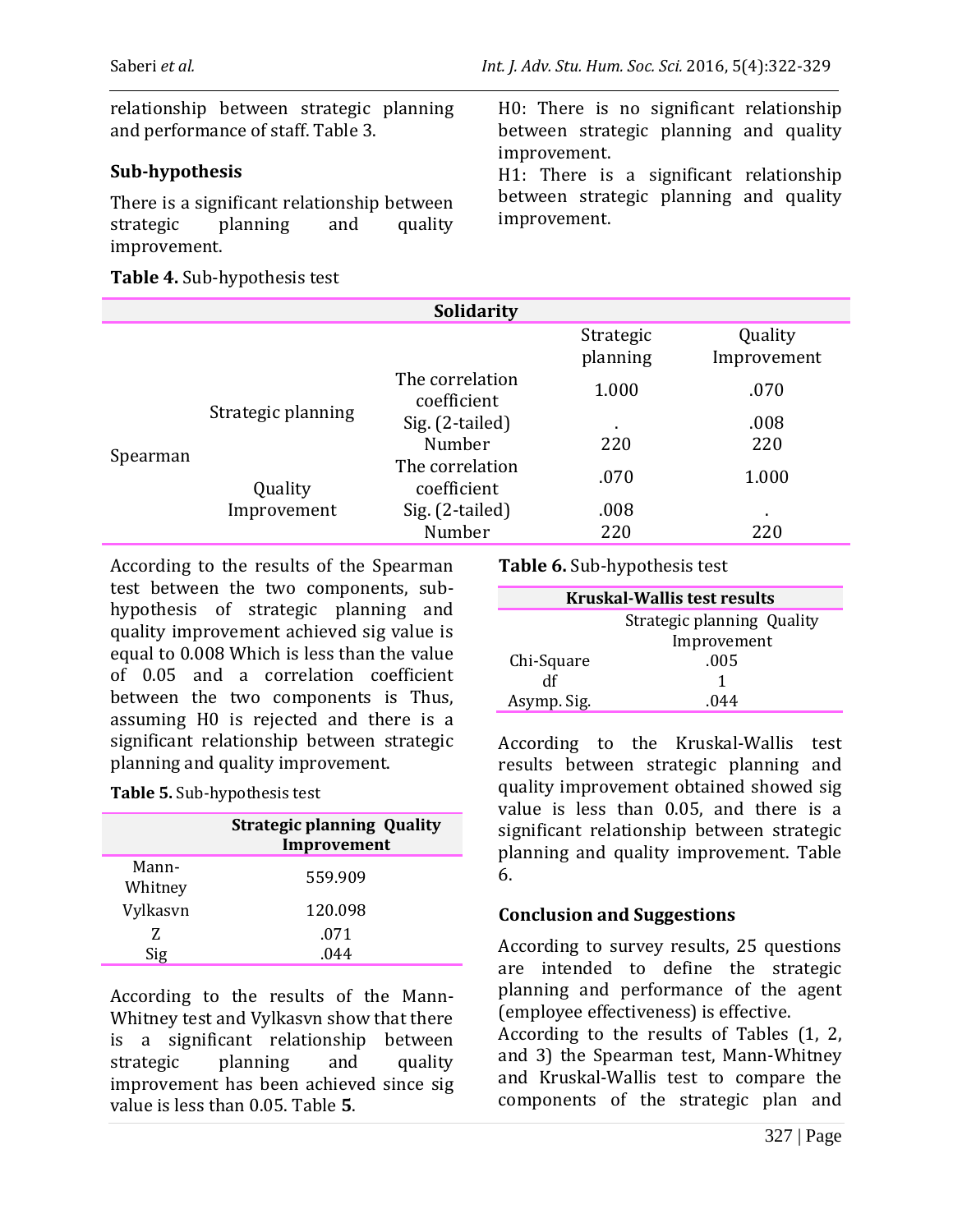practice the Sig value equal to 0.022, 0.043 and 0.033 are That amount is less than 0.05, so assuming H0 is rejected and there is a significant relationship between strategic planning and performance of staff. Strategic planning Environmental risk factors underlying the analyses and to achieve the shortest possible way, good alternatives are offered. In other words, the strategic planning process to set goals and make decisions about comprehensive plans and implementing actions to achieve those goals. Despite the huge importance of strategic planning and organizational performance results on the relationship between these two factors have been the highlight conscious of this type of planning to And the public and private organizations on the most important task is to improve the association.

According to the results of Tables (4, 5, 6) the Spearman test, Mann-Whitney and Kruskal-Wallis test between the two components, sub-hypothesis of strategic planning and improving the quality of the resulting sig equal 0.008, 0.044 and 0.044 are Which is less than the value of 0.05 and a correlation coefficient between the two components is therefore assumed H0 is rejected and there is a significant relationship between strategic planning and quality improvement. Planning strategies that employ a quality perspective, the concept of quality and quality management to make fundamental changes in the organization so that the organization can Respond to the expectations and needs of customers in a better position to be Thus, according to the results of strategic planning and a profound influence on the quality of service that should be special emphasis on it.

#### **According to the survey results, the following recommendations are offered**:

At all stages of the research is to be used for distribution of data among the population because it is closer to our actual results.

- Need business process review and redesign the way they are in full compliance with the strategic planning and through this process of development is desired.

- With regard to the meaning of all the hypotheses suggested more attention on strategic planning and the matter taken seriously.

- Better organization's strategic plan to improve service quality, and it used to work.

Strategic planning by creating educational programs to enhance the knowledge and skills of employees accepting the rules and regulations for the importance of strategic planning is done.

- One of the most important factors that can help organizations in strategic planning, support and execution of research projects carried out by various researchers.

- Launch a portal free hobbyists access to ongoing research and strategic planning.

- Recommended for students who intend to do this in other areas or centers of misrepresenting the actual results and the more people who are related to this subject can be used.

- Extensive research in this field at the national level, instead of a team of amateur researchers or professionals with extensive research facilities and expert collaboration is required.

- Better organization of each state based on government offices and private companies subject to and the results of each state can be evaluated at the national level.